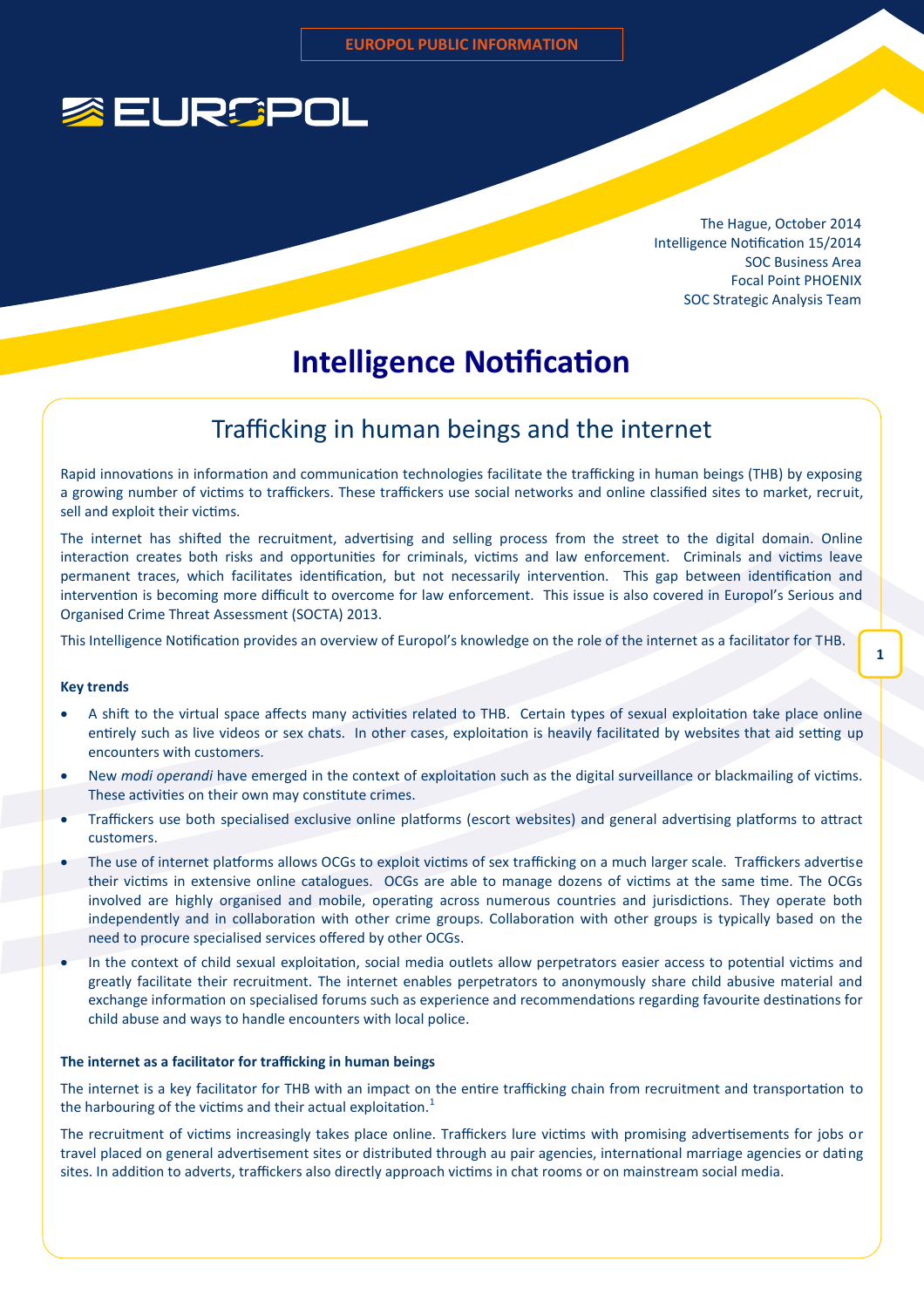

# Intelligence Notification

The adverts placed to recruit victims of sexual exploitation typically offer work in administration, cleaning or child care. Victims targeted for labour exploitation are attracted by online advertisements promising employment in agriculture, collecting and delivering charity bags, construction, the cleaning or transportation sectors.

The internet also facilitates the transportation of victims. Traffickers often purchase tickets online using compromised credit card data in order to hide their identities. By using stolen credit card information, neither the tickets nor the victims can be easily linked back to the facilitators/exploiters.

Online technologies also enable traffickers to more easily harbour and control victims. OCGs maintain close surveillance of their victims, by imposing daily e-mail exchanges or chat sessions to prove their presence. Victims can also be monitored using live cameras, which are often justified as security measures for their safety.

OCGs use the internet to threaten or coerce victims of THB. The internet is used to blackmail victims, by threatening to send compromising pictures to their family or friends or to expose them online. OCGs can also easily blackmail the clients of the sexual services they organise. In many cases, clients make bookings and pay online directly to the organisers, making their contact details available to OCGs.

The internet facilitates direct exploitation and creates new forms of exploitation. Whole catalogues of exploited women are placed online containing pictures and contact details. Clients can order these women directly online and are also able to pay online in some cases. Clients and victims meet at a specific location or the victim is sent to the client's location. Some victims are exploited on specialised websites offering webcams or sex chats. Victims forced to offer services on these websites are also often exploited financially by being coerced to pay additional fees to have their advertisements displayed online.

Forced activities involving webcams or sex chats fully take place online. Websites for escort services are used as a legitimate façade to offer services associated with sexual exploitation. In some cases, traffickers transport victims to the country of exploitation on orders placed through these websites.

#### **The internet as a provider of opportunities for expansion - links to online fraud**

The internet provides traffickers with opportunities to reach a broader and more diverse pool of victims and customers. The online exploitation of victims provides various revenue streams to OCGs. In addition to payments from clients, OCGs also charge their victims for advertisement costs. Some OCGs use commercial online advertising and pay using compromised payment card data obtained online.

OCGs use the internet to expand their activities internationally. OCGs often recycle the material used for specific "national" websites to develop new ones aimed at reaching customers in other targeted countries. The same materials are uploaded to different domains. Clients can either choose to visit the girls in the countries of origin or have them brought to their countries. Victims travel between different countries on demand and OCGs easily shift the location of their activities to other countries in order to avoid law enforcement attention.

The use of online services can anonymise activities, but also entails the risk of leaving traces. OCGs use various tools and techniques such as dynamic IPs, multihoming<sup>2</sup>, pseudonyms and registering websites abroad to obscure their identities.

The internet, internet-enabled mobile devices and applications facilitate communication among OCG members as well as the transfer of money.

#### **Opportunities for law enforcement**

The internet facilitates the activities of OCGs engaging in THB. However, the internet, online technologies and large amounts of openly available data can also enhance the work of law enforcement agencies (LEAs). A combination of advanced computerassisted data gathering and analysis techniques can detect online trafficking.

LEAs can also use the internet to raise public awareness for THB. Social media platforms are very effective tools to execute information campaigns.

Crowd-sourcing of information also has the potential to be an effective law enforcement tool. Engaging the public in the fight against THB may encourage citizens to share useful information with the police.